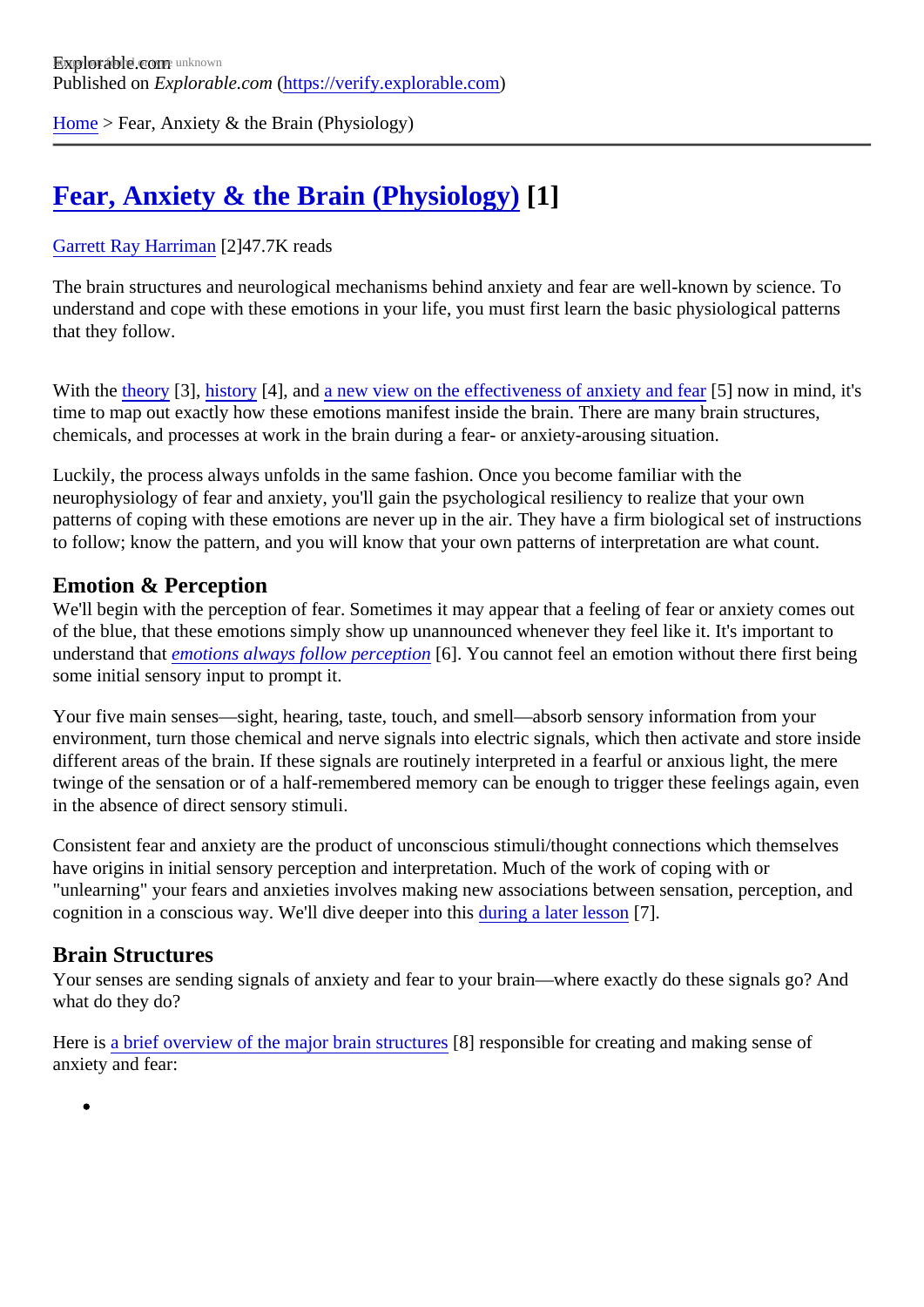Adrenal Gland – Part of you endocrine system. It produces many kinds of hormones that activate an regulate anxious, fearful, and stress responses. As the name suggests, it is the brain's adrenaline factory.

Amygdala – The brain's emotional organizational center. The amygdala separates your emotional responses into threatening or non-threatening camps and is the storehouse of fearful memories and associations.

Hippocampus – A primary brain structure for memory. The hippocampus both files away and recalls conscious memories and is one of the first-responders to give context and meaning to sensations are stimuli.

• Hypothalamus – This tiny structure is the seed of your "fight, flight, or freeze" response.

Pituitary Gland – Another endocrine structure. Together with the hypothalamus and adrenal gland, it forms a feedback system that controls stress read and and emotion.

Sensory Cortex- The brain structure responsible for collecting uncontextualized sensory information

Thalamus – A junction box for sensory information. The thalamus reroutes specific sensory information to other parts of the brain.

ACTH, Cortisol, Oxytocin, Epinephrine (Adrenaline), and Norepinephrine – A sampling of the over 30 hormones and chemicals released during "flight, fight, or freeze" responses. They are releas by both your adrenal (bloodstream) and autonomic nervous systems. Learn more [spec](http://science.howstuffworks.com/life/inside-the-mind/emotions/fear2.htm)ifics and watch a video of the process e<sup>[11]</sup>.

### The Autonomic Nervous System

These brain structures work in concert to interpret, contextualize, and store your sensory reactions and emotional experiences, fear and anxiety included. They themselves are part of a larger system called the [autonomic nervous syste](http://www.everydayhealth.com/sexual-health/dr-laura-berman-autonomic-nervous-system.aspx)r 12], itself divided into the sympathetic and parasympathetic systems. The sympathetic nervous systems the "arousal" side of your nervous system. It regulates how your brain and body gears up to face stress and emergencies, and ultimately causes the classic bodily symptoms of thes emotions: increased heart rate and blood pressure, widened eyes, and the shutting down of non-critical emergency mode systems, such as digestion.

The parasympathetic nervous systemessentially acts to reverse the effects of the sympathetic nervous system—heart rate decreases, blood pressure levels off, and normal function returns to all parts of the bod This system relaxes and soothes you.